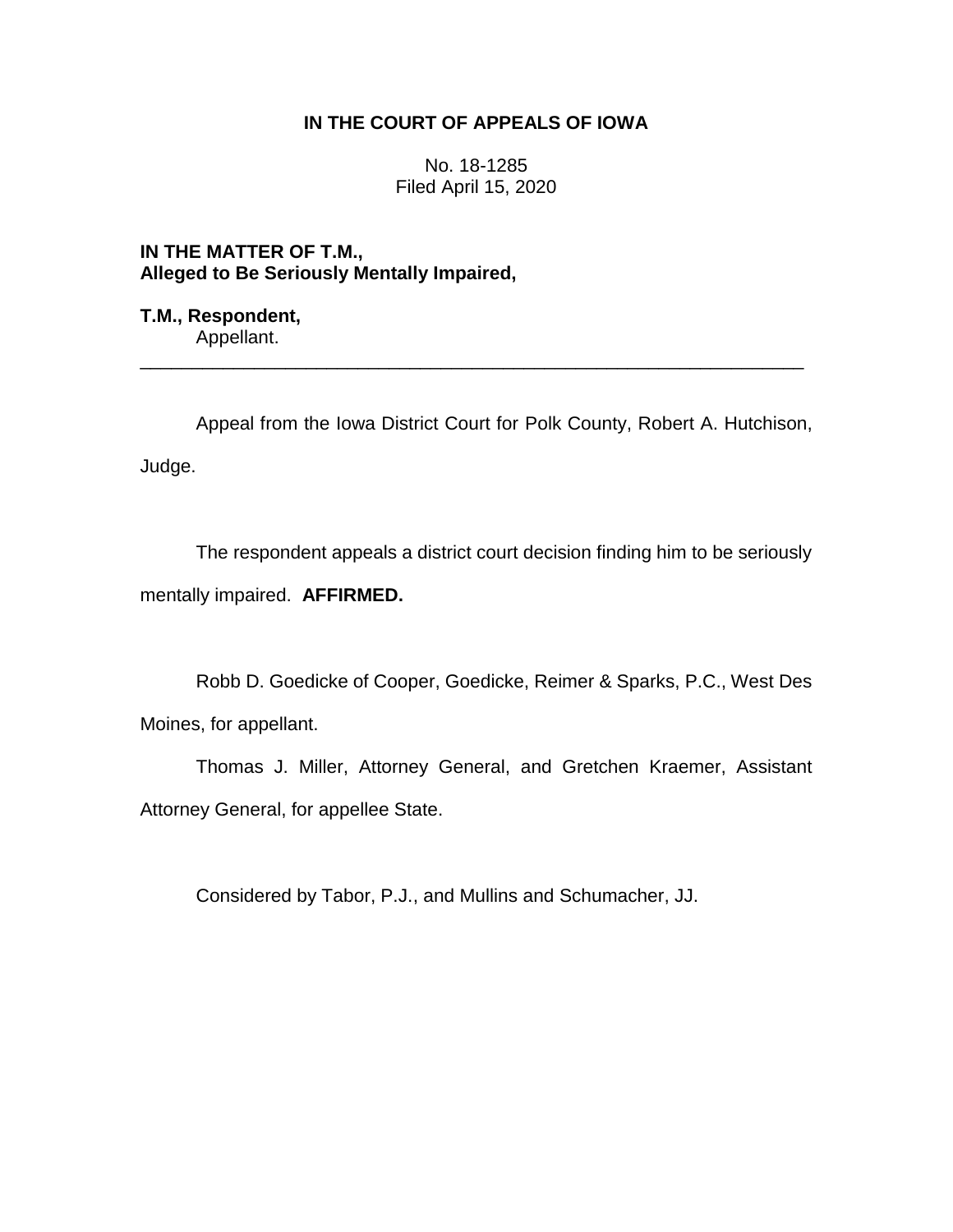#### **SCHUMACHER, Judge.**

T.M. appeals the district court decision finding he was seriously mentally impaired. We find T.M. was entitled to a delayed appeal of the magistrate's decision, giving the district court jurisdiction to consider the appeal. Consequently, T.M.'s appeal of the district court's decision is not barred on jurisdictional grounds. We conclude the district court did not abuse its discretion by proceeding with the hearing when T.M. stated he was ready to proceed. In the alternative, T.M. has not shown he received ineffective assistance because counsel did not file a motion for a continuance. T.M. has not cited any legal support for his due process argument, and we do not consider it. We affirm the decision of the district court.

#### **I. Background Facts & Proceedings**

T.M. was an inmate at the Polk County jail awaiting trial when the staff providing medical and psychological care for inmates became concerned that T.M. was seriously mentally impaired. An application was filed pursuant to Iowa Code chapter 229 (2018). T.M. was transferred to a hospital for an assessment of his mental health.

T.M. has a history of schizophrenia. At the hospital, T.M. would not engage in conversation with medical providers, refused to wear clothing, refused medication, and was not eating consistently. At times he appeared to be responding to internal stimuli. On June 26, 2018, Dr. Ahmar Butt filed a physician's report stating T.M. was mentally ill with paranoid schizophrenia, he was not capable of making responsible decisions about his treatment, and he was "not able to take care of self due to loss of touch with reality." T.M.'s presence at a hearing before a magistrate was waived because he "refused to wear clothing and wished

2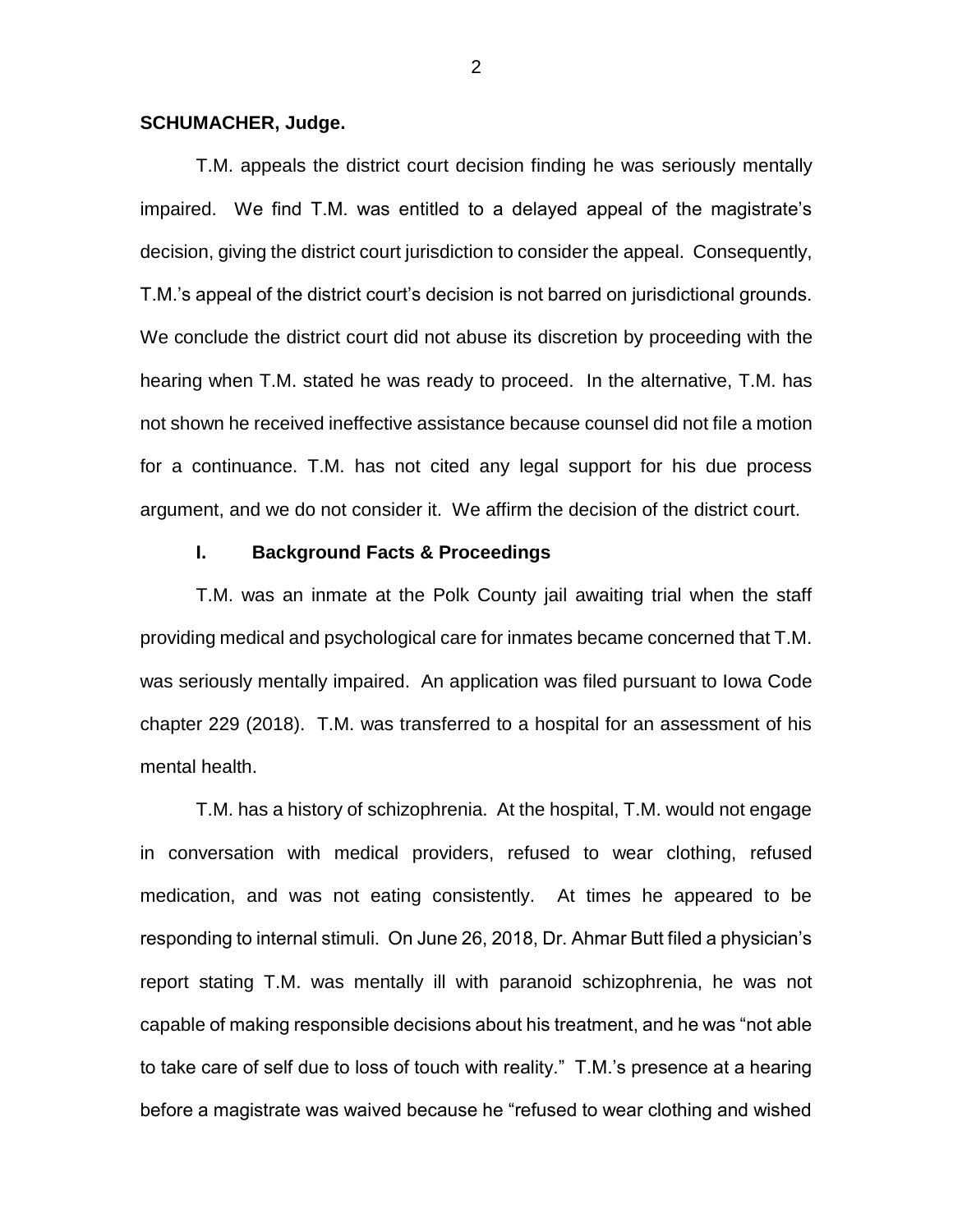to remain naked." On June 27, the magistrate determined T.M. should be committed for a complete psychiatric evaluation and appropriate treatment.

T.M. signed an appeal of the magistrate's decision on July 6, and the notice

was filed on July 9. Dr. Butt filed a report on July 12, which concluded T.M. would

"continue to benefit from inpatient hospitalization." Dr. Butt also signed a report on

July 18, which again stated T.M. was seriously mentally impaired.

The district court held a hearing on July 19. The following exchange

occurred at the beginning of the hearing:

The Court: [T.M.], I first want to ask you this. Mr. Fenton has been appointed to represent you on this. Have you had enough time to talk with him?

T.M.: I'm not necessarily sure. I'm presuming not, really.

The Court: Well, I'm happy to give you a few minutes here to talk with him outside the presence of the Court, if you'd like to do that. Do you want to talk with him further?

T.M.: That will probably not be enough time, so I'm probably ready to go.

The Court: Are you ready to proceed? T.M.: More than likely, yes. The Court: More than likely—yes or no? T.M.: That's a great answer. I'm not sure. The Court: Well, I guess we'll proceed then.

The hearing then commenced with the State calling Dr. Butt as a witness.

After Dr. Butt testified for several minutes, T.M. asked to leave. The court informed

T.M. it would not have the benefit of his testimony if he left, but T.M. stated, "I'm

ready to leave." T.M. was escorted back to the hospital and the hearing continued

without T.M.'s presence, although his attorney remained at the hearing.

The district court entered an order on July 20 finding T.M. was seriously

mentally impaired. T.M. filed a pro se notice of appeal on July 23.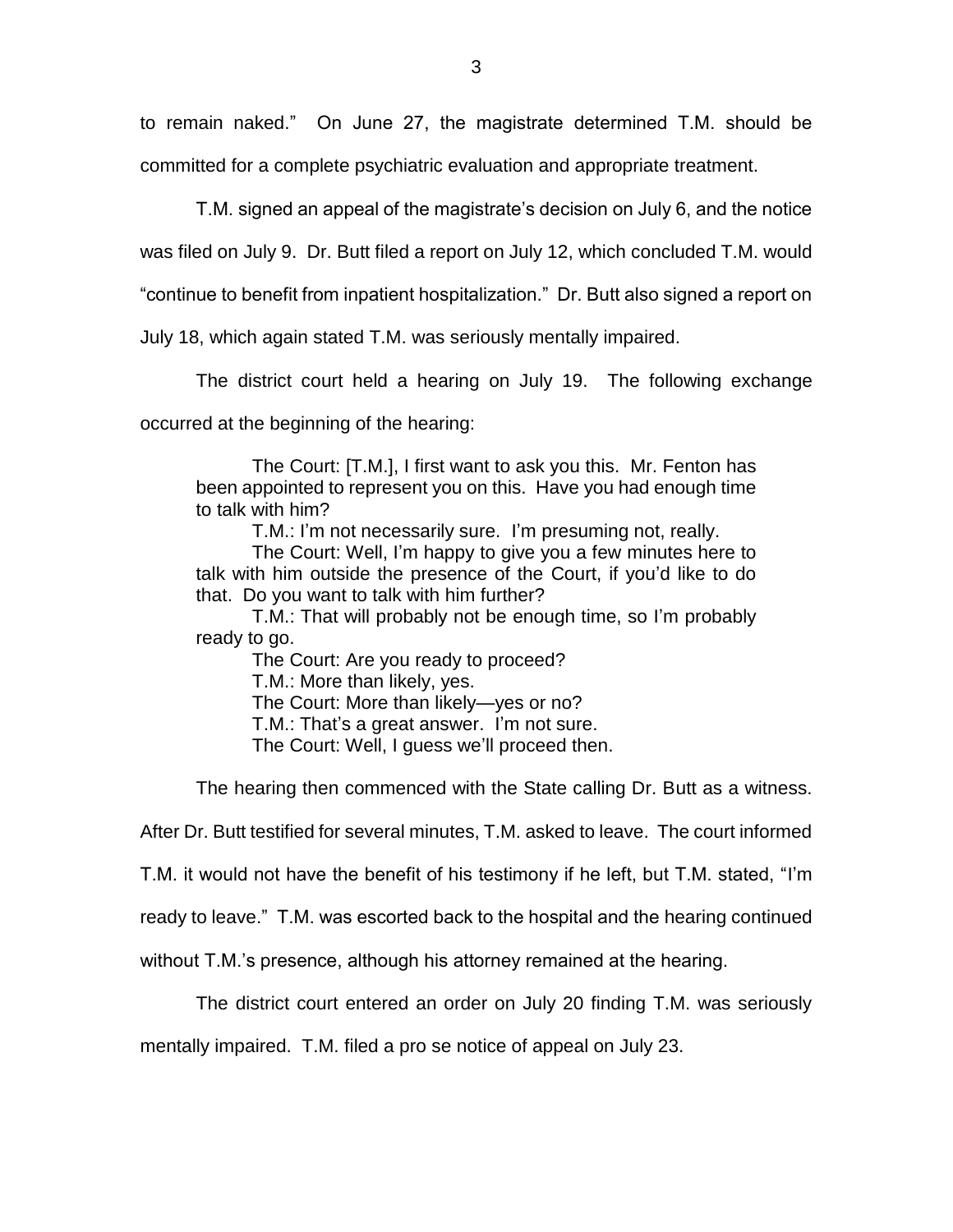### **II. Appellate Jurisdiction**

The State claims the district court was without jurisdiction to consider T.M.'s appeal from the magistrate's decision because the appeal to the district court was untimely. *See In re Melodie L.*, 591 N.W.2d 4, 6 (Iowa 1999) (noting the issue of whether the court had "properly acquired jurisdiction to consider the issues presented through the timely notice of appeal from the order of the referee"). An issue of subject matter jurisdiction may be raised at any time. *In re M.A.*, 895 N.W.2d 477, 479 (Iowa Ct. App. 2017).

An appeal from a magistrate's decision must be made within ten days. Iowa Code § 229.21(3)(a). The magistrate's decision was filed on June 27, 2018. T.M.'s appeal to the district court was signed and dated on July 6, which was within the applicable time frame, but not filed until July 9, after the ten-day period passed. The State did not raise the issue of the timeliness of the appeal before the district court.

"We have sometimes granted a delayed appeal under certain extraordinary circumstances." *In re M.R.*, No. 18-0246, 2018 WL 4361038, at \*1–2 (Iowa Ct. App. Sept. 12, 2018). In *Swanson v. State*, 406 N.W.2d 792, 792–93 (Iowa 1987), the Iowa Supreme Court stated:

We have, in certain criminal cases, granted a right of delayed appeal. That remedial procedure originated with federal courts which order the granting of delayed appeals where it appears that state action or other circumstances beyond appellant's control have frustrated an intention to appeal. Under such circumstances, the denial of a right of appeal would violate the due process or equal protection clause of the fourteenth amendment to the federal constitution.

(Footnote omitted).

4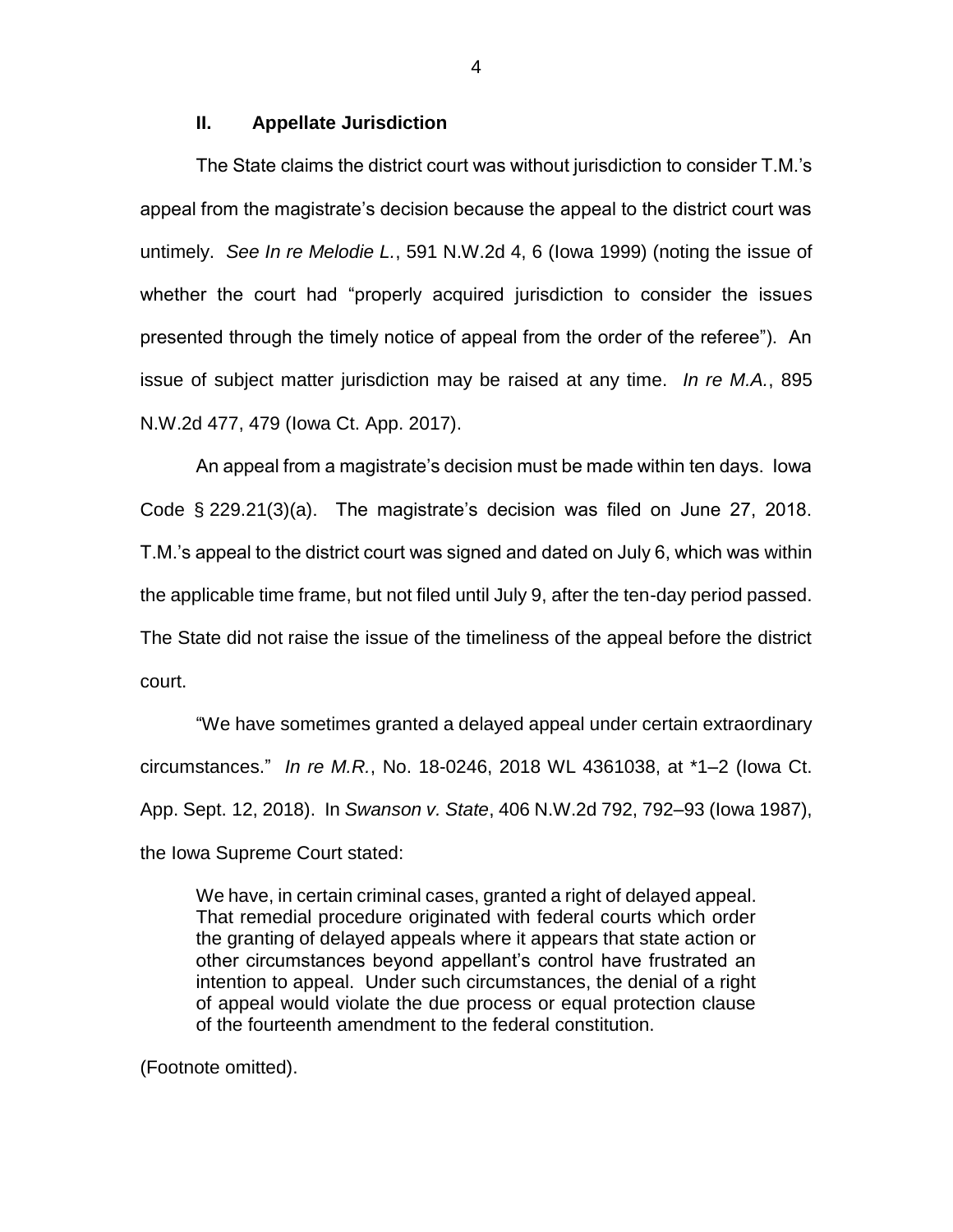A delayed appeal may be granted in civil commitment proceedings if a denial of the appeal would have due process implications. *In re M.E.*, No. 16-1479, 2017 WL 1278321, at \*2 (Iowa Ct. App. Apr. 5, 2017). A delayed appeal may be granted "when counsel's procedural errors have denied a defendant's clearly expressed intention and good faith effort to appeal." *Jordison v. State*, No. 01- 0342, 2002 WL 1585647, at \*2 (Iowa Ct. App. July 19, 2002). Whether a delayed appeal should be granted depends upon the circumstances of the case. *State v. Anderson*, 308 N.W.2d 42, 46 (Iowa 1981).

T.M. clearly expressed his intention to appeal the magistrate's order by signing a statement, "I wish to appeal the Court's June 27, 2018 finding that I am seriously mentally impaired under Iowa law." T.M. signed the document on July 6, 2018, before the ten-day period to appeal expired. For reasons not apparent from the record, the notice of appeal was not filed until July 9, which was two days after the ten-day deadline. We conclude T.M. made a good faith effort to timely appeal the magistrate's decision. T.M. should not be denied his due process right to appeal due to the delay in filing the notice based on circumstances outside his control. *See In re A.B.*, No. 99-0227, 1999 WL 976097, at \*3 (Iowa Ct. App. Oct. 27, 1999) (finding the denial of a parent's right to appeal in termination-of-parentalrights proceedings would violate due process when the delay was attributable to counsel, not the parent).

We determine a denial of T.M.'s right to appeal the decision of the magistrate would violate his right to due process. *See Swanson*, 406 N.W.2d at 793. Because we find T.M. was entitled to a delayed appeal of the magistrate's

5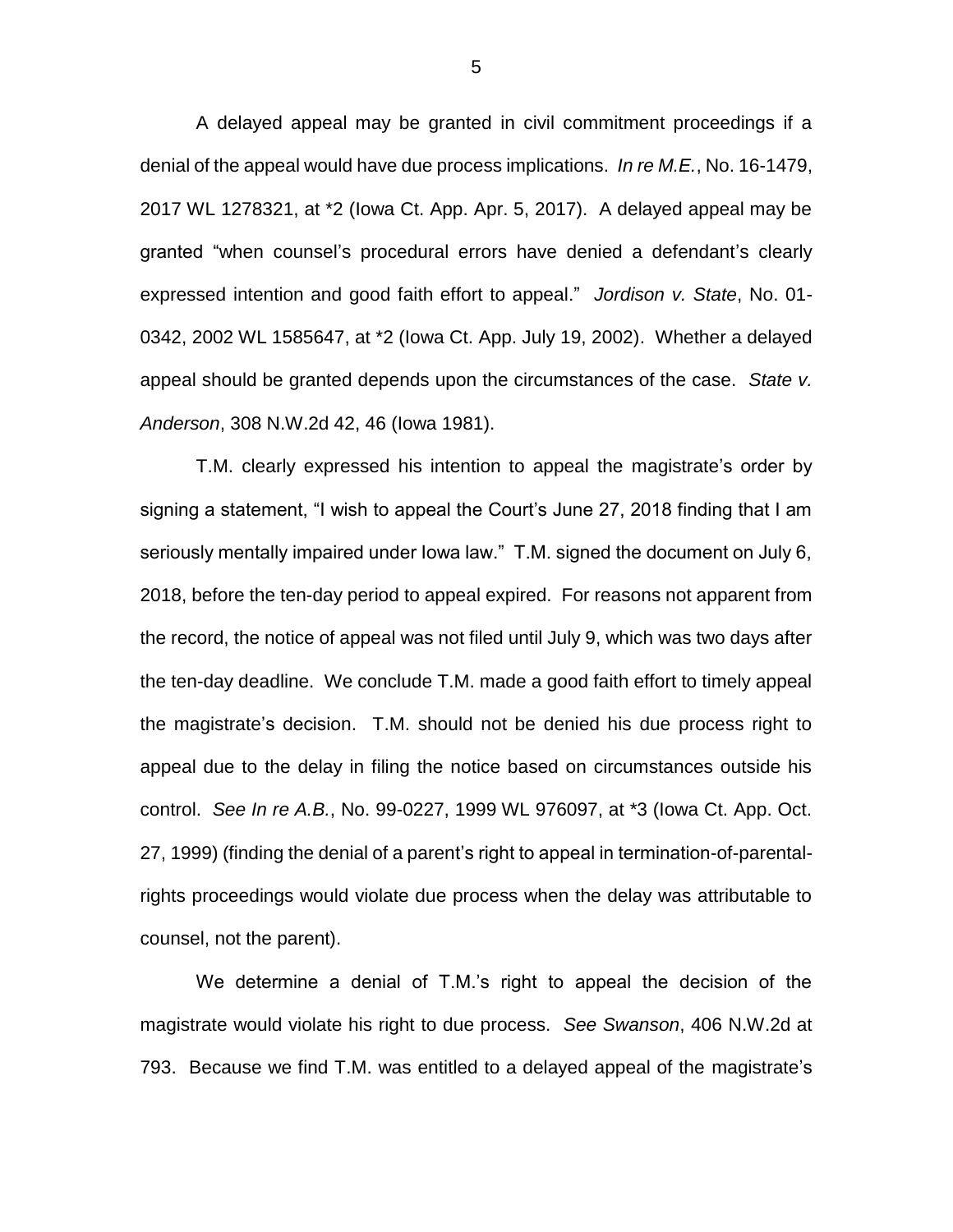decision, the district court had jurisdiction to consider the appeal. Consequently, T.M.'s appeal of the district court's decision is not barred on jurisdictional grounds.

## **III. Continuance**

 $\overline{a}$ 

**A.** T.M. claims the district court should have continued the hearing on July 19, 2019, based on his statement that he presumably had not had enough time to talk to his attorney.<sup>1</sup> T.M. states the court should have made further inquiries rather than immediately proceeding with the hearing at that point. On issues concerning continuances, we review to determine if the district court abused its discretion. *In re M.D.*, 921 N.W.2d 229, 232 (Iowa 2018).

The district court informed T.M. it was willing to give him more time to consult with his attorney. The court stated, "Well, I'm happy to give you a few minutes here to talk with him outside the presence of the Court, if you'd like to do that. Do you want to talk with him further?" T.M. did not accept the offer and stated, "I'm probably ready to go." The court asked T.M. two times if he was ready to proceed, to which T.M. responded, "More than likely, yes," and "I'm not sure."

Additional time was offered to T.M. at the beginning of the hearing. T.M. did not accept the offer of such and stated, "I'm probably ready to go." The court

<sup>&</sup>lt;sup>1</sup> The heading for T.M.'s argument is "The Evidence Was Insufficient to Find T.M. Was Seriously Mentally Impaired." His brief, however, does not challenge any specific aspect of the evidence concerning mental impairment. If the issue had been properly raised, we would find there is clear and convincing evidence in the record to show T.M. was seriously mentally impaired. The evidence shows T.M. has a mental illness, lacks sufficient judgment to make responsible decisions about his treatment, and was likely to be unable to satisfy his physical needs without treatment. *See In re J.P.*, 574 N.W.2d 340, 342 (Iowa 1998) (noting the elements required to prove serious mental impairment under section 229.1(20)).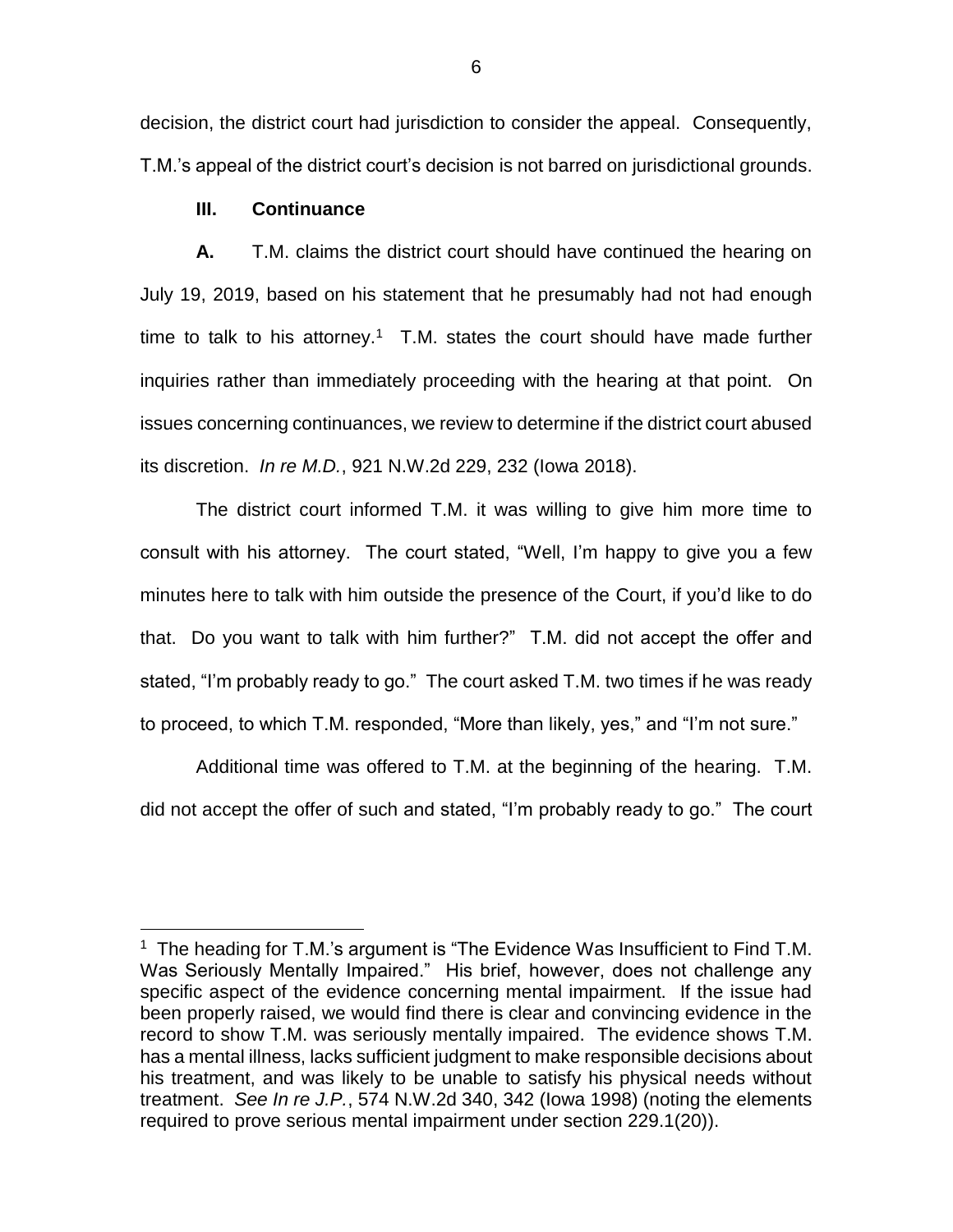was not required to keep questioning T.M. on the same issue. We conclude the district court did not abuse its discretion by proceeding with the hearing.

**B.** In the alternative, T.M. contends his counsel should have requested a recess or continuance. A person has a statutory right to counsel under section 229.8(1). *In re D.M.T.*, No. 11-0654, 2012 WL 1440230, at \*2 (Iowa Ct. App. Apr. 25, 2012). "To establish a claim of ineffective assistance of counsel, a claimant must prove (1) counsel failed to perform an essential duty and (2) prejudice resulted to the extent it denied the claimant a fair trial." *In re B.T.G.*, 784 N.W.2d 792, 798 (Iowa Ct. App. 2010). Both elements must be proven by a preponderance of the evidence. *Id.* We review claims of ineffective assistance of counsel de novo. *Id.*

We find T.M. has not shown he received ineffective assistance because his counsel did not request a recess or continuance at the district court hearing. As noted, the court offered T.M. time to consult with counsel before the hearing started, and T.M. declined the opportunity. Counsel was not required to request a continuance when T.M. declined such from the court and stated, "I'm probably ready to go." We find no breach of an essential duty.

## **IV. Due Process**

T.M. claims he was denied due process based on the length of time between when he filed his notice of appeal of the district court's decision and when the case was submitted for appellate review. The notice of appeal was filed on July 23, 2018. It was transferred to the Iowa Court of Appeals on February 14, 2020. T.M. blames previous counsel and a delay in obtaining the transcript of the